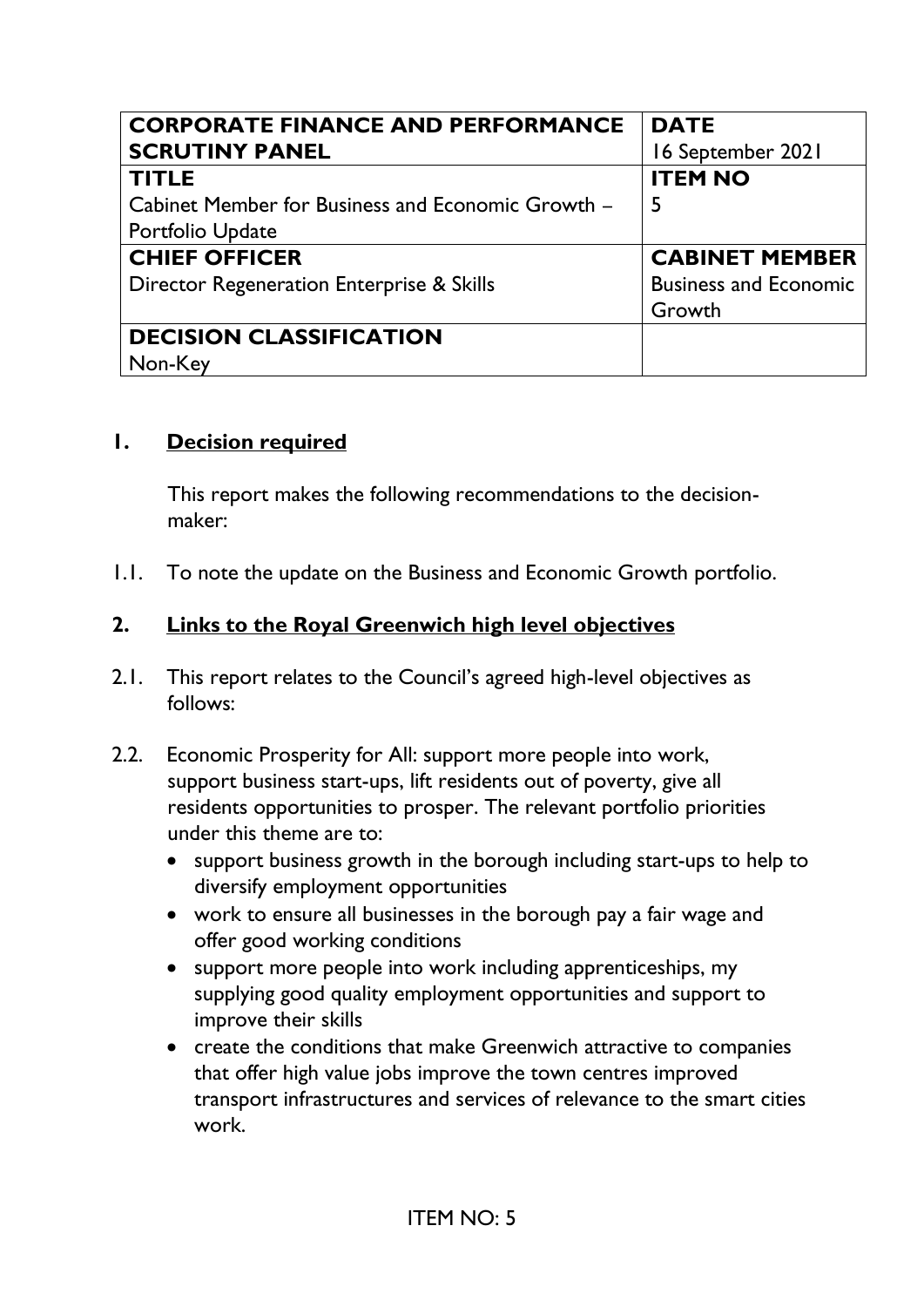- A Great Place To Be: improve the town centres; provide equality of access for all, reduce social isolation, improve cultural offer and showcase local talent.
- A Healthier Greenwich: support for those experiencing mental health issues, address food poverty and poor nutrition, reduce obesity and childhood obesity levels
- A Safer Greenwich: foster cohesive communities and counter radicalism

## **3. Purpose of Report and Executive Summary**

3.1. The Cabinet Member's portfolio falls principally under the Corporate Plan's theme of 'Economic Prosperity for All', which sets out Royal Greenwich's ambition to develop a Borough where every individual and business can prosper. The delivery of this portfolio is highly reliant on securing and managing external funding to deliver employment, skills and business activities. In addition, a key element is working corporately and with partners, stakeholders and employers to ensure training, skills and apprenticeship provision supports the local economy. This report provides an update on Business and Economic growth Portfolio taking account the impact of the COVID 19 pandemic.

#### **4. Introduction and Background**

#### **Economic Impact**

- 4.1. The economic impact of Covid-19 has been rapid and unprecedented. In respect to the economy, the focus of the work has been on supporting business survival during the various lockdown periods, when large parts of the economy were forced to close or businesses saw their trading income fall drastically as a result of restrictions around social distancing and household mixing.
- 4.2. The immediate priorities were getting grant support out to businesses to help with cashflow and help to protect and safeguard as many jobs in the borough as possible.
- 4.3. The council has performed strongly in this area. Since November 2020 circa 3,615 grants have been paid out to businesses totalling £8.9M. Section 6 sets this out in more detail.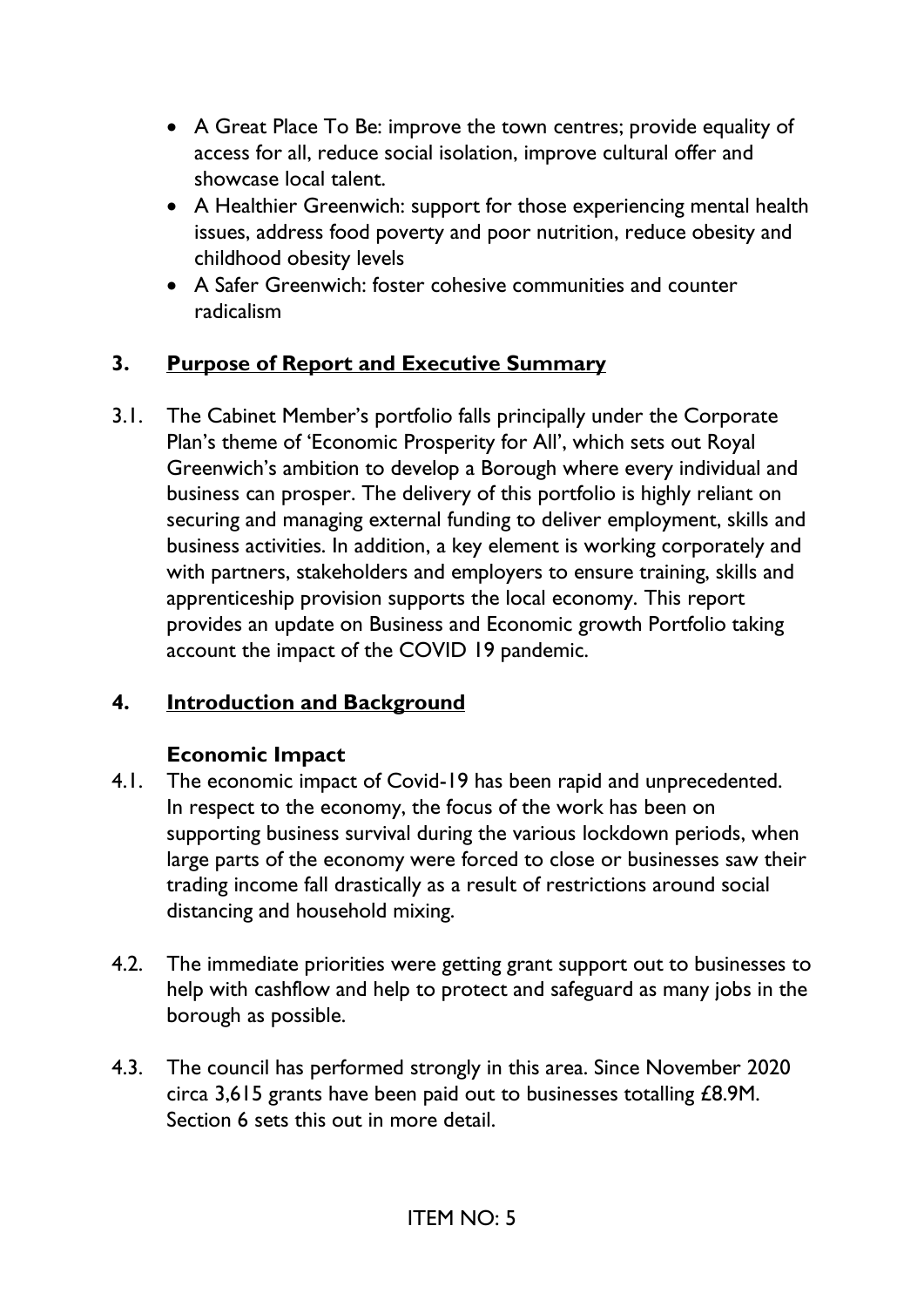## 4.4. **Rising unemployment, fewer in employment:**

- 4.5. The latest unemployment claimant count for Greenwich is 7.4% (14,495) as of July 2021. This is up from 2.8% (5,540) in July 2019 but slightly down from the July 2020 figure of 7.9% (15,405). Greenwich has a slightly higher claimant count rate than London (7.3%) and nationally (5.5%) for same period. The latest employment rate figure for Greenwich was 80.7% up to December 2020 slighter higher than London (80.1%) in same period.
- 4.6. **Increasing numbers of UC and JSA claimants aged 16 –24 years:** In July, Greenwich had a higher number of 16 -24 yr. olds claiming than the London average for the same period. The London average is 8.9% as of July 2021 and Greenwich is 1.8% higher than London average at 10.7%. The Greenwich figures have been higher than London average by at least 1.5% since April 2020, the start of the Covid restrictions. This is compared to 4.0% (955) in Greenwich and 3.3% for London.
- 4.7. Government support through the furlough scheme has helped to hold down unemployment but support is being wound down and due to cease at the end of September.
- 4.8. **People furloughed on Coronavirus Job Retention Scheme (CJRS):** As of July 31st, 2021, 11,800 out of 127,300 eligible employments were furloughed, a 9% take up. Furlough numbers are down from15,200 in September 2020 (11% take up) and significantly lower than a peak of 41,700 in August 2020. In Greenwich, accommodation and food sectors were hardest hit, affecting over 26% of all furloughed employees in the borough. This is followed by Arts and Entertainment at 9%. The Job Retention Scheme is due to end on 30 September 2021.
- 4.9. The council launched a new integrated offer in November 2020, to provide early access to residents who had either lost their job or were at risk of being made redundant as a result of the COVID- 19.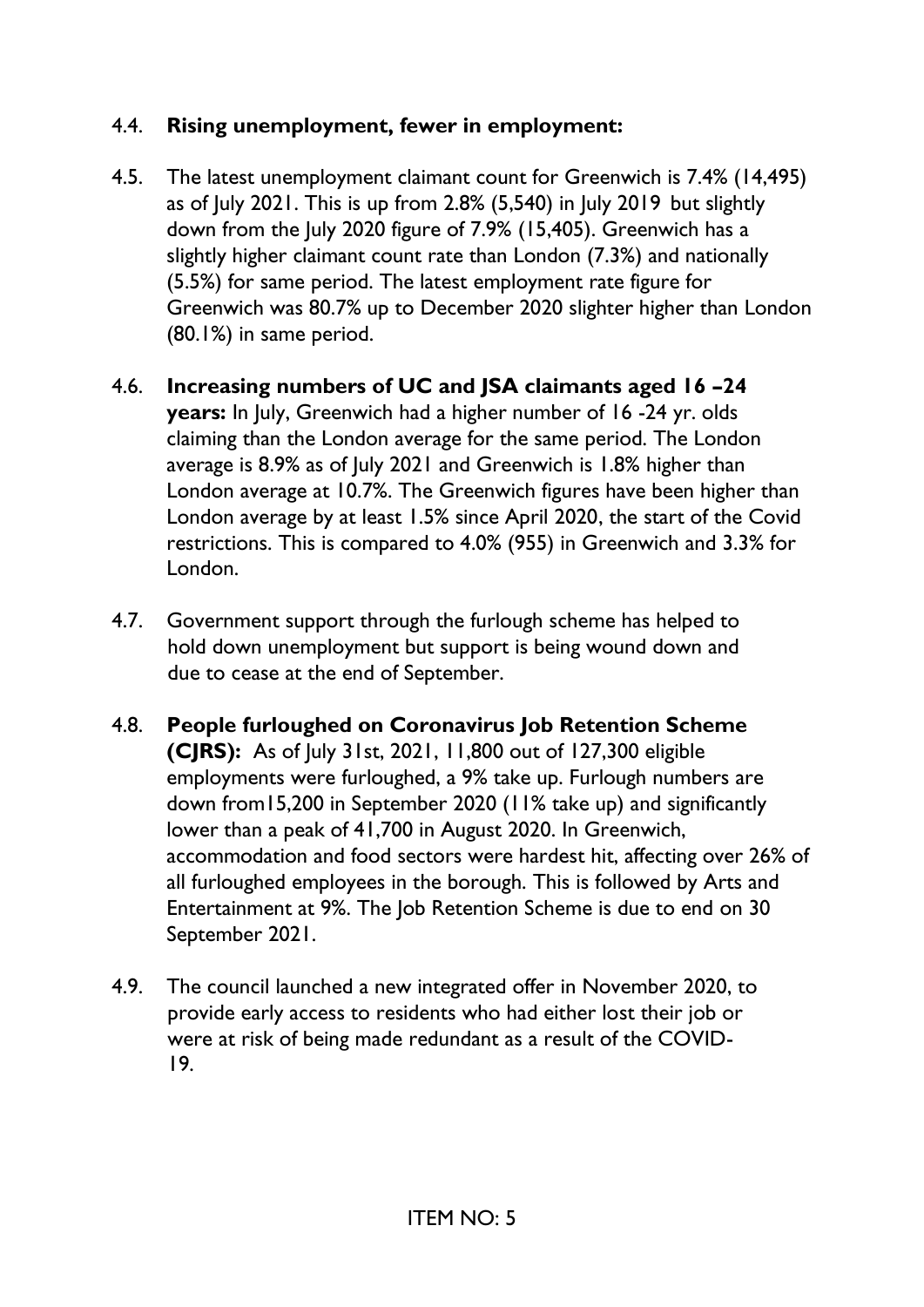- 4.10. The offer provides a single point of access to employment, housing and welfare advice services. Since the scheme was launched in October 2020, over 440 residents have registered for support. The Council has relaunched the offer to signpost those being impacted by the final closure of the furlough scheme at the end in September 2021. In summary:
	- 365 residents have required employment support,
	- 42 have been prioritised for Welfare Rights Support and
	- 37 for Housing Inclusion support.

#### **Job Recovery and Kickstart**

- 4.11. The council acts as an intermediary gateway organisation for the Government national £2bn Kickstart scheme.
- 4.12 The Kickstart Scheme provides funding to employers to create jobs for 16 to 24-year olds on Universal Credit, who are at risk of long-term unemployment. The Funding covers 100% of the National Minimum Wage or National Living depending on the age of the participant) for 25 hours per week for a total of 6 months. Associated employer's national insurance contributions and minimum automatic enrolment pension contributions are covered by the scheme.
- 4.13 To date, the council has worked with 41 employers to secure funding for 140 work placements. To date 51 of these have been filled and the remainder are being progressed to go live in September 2021. The scheme is due to end in December 2021.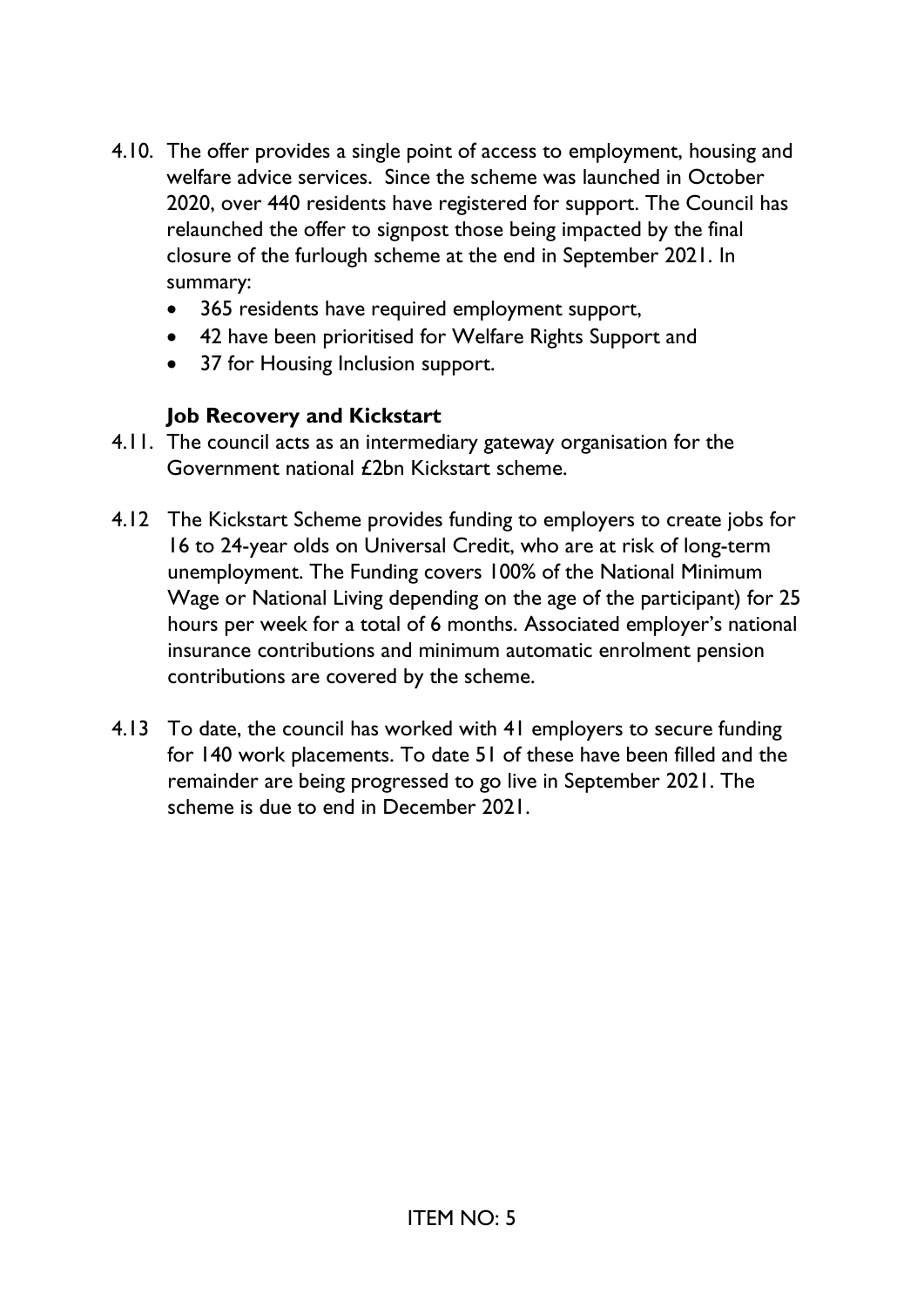

#### 4.14 The graph below shows the Work placements by sector.

- 4.15 The council has secured a contract to deliver the Government's new Restart Programme. This is programme is funded by Department for Work and Pensions (DWP) and forms part of the national 'Plan for Jobs'. It aims to provide intensive and tailored support to people unemployed for 12 months or more, to find work.
- 4.16 GLLaB is contracted to deliver 50% of the contract in the borough, alongside the prime contractor, Maximus Peoples Services. The total contract value is £6.8m. This is largely a performance by results programme which aims to support just under 5,000 unemployed residents into work over 56 months and therefore funding will be dependent on moving people into sustained employment.
- 4.17 The scheme went live in July 2021, but initial referral numbers have been below indicative numbers set out by the DWP but have started to pick up in August 2021. To date there have been 16 people referred and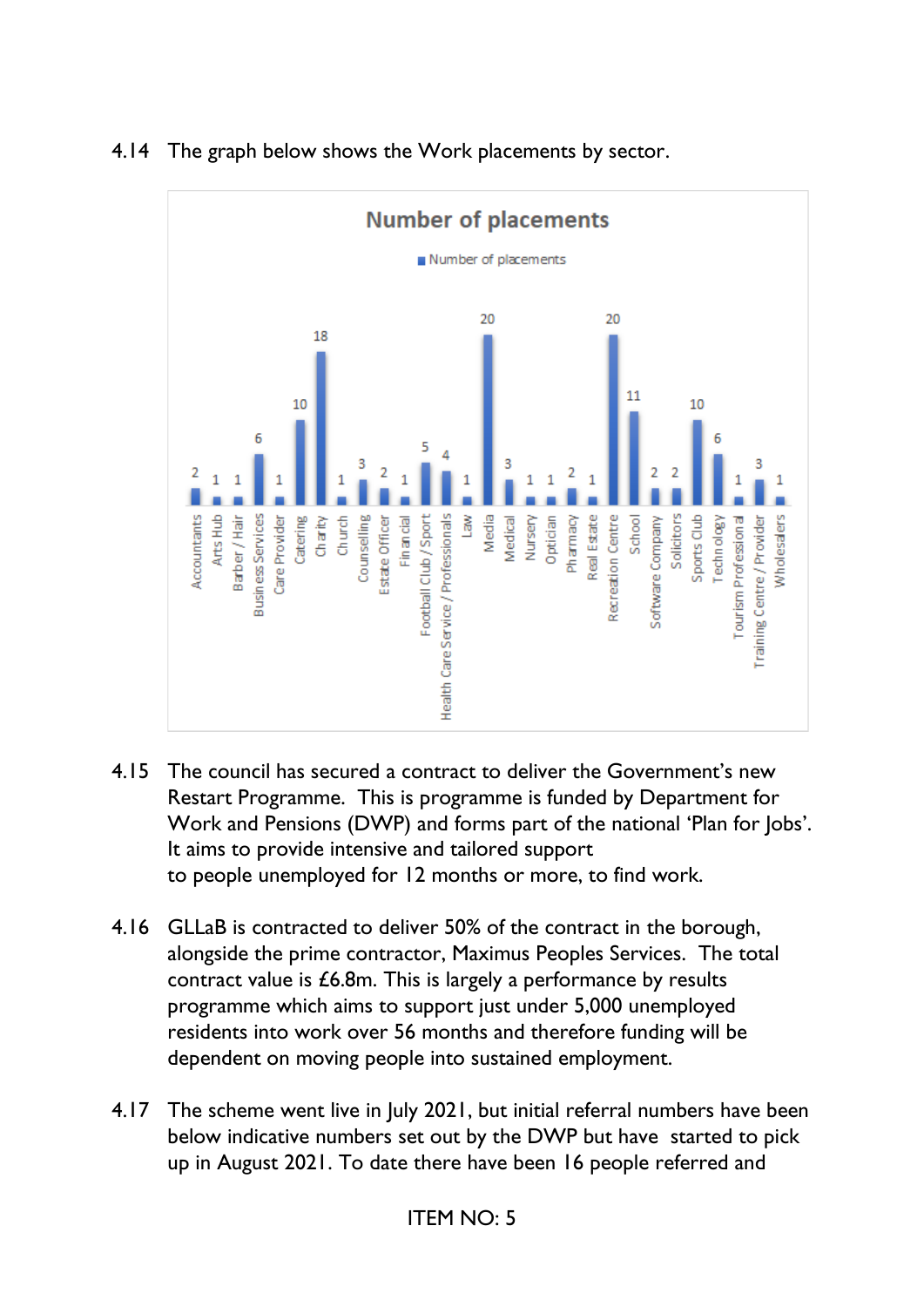started on the programme. GLLaB has supported the first resident into work.

- 4.18 In addition to this, GLLaB continue to deliver two targeted programmes, as part of the devolved Local London Partnership as a sub-contractor to Maximus:
	- **(i) Work and Health Programme (WHP)**, an important provision to ensure people with health conditions and disabilities are not left behind. Since March 2018, 334 people been supported to find work, of which 137 (41%) have achieved the required earning threshold of £3,707 over a 6-month period.
	- **(ii) Job Entry Targeted Support (JETS) scheme**, which was launched in November 2020, as part of the DWP response to support people who have lost their jobs due to the pandemic. Despite high volumes of ineligible referrals, 80% of the 109 people that started work achieved the sustainment earnings threshold of £1000 within a 2-month period.
- 4.19 The graph below shows the available vacancies by sector compared to sectors customers secured work in, with increasing vacancies in the hospitality / leisure / retail and construction sectors.



ITEM NO: 5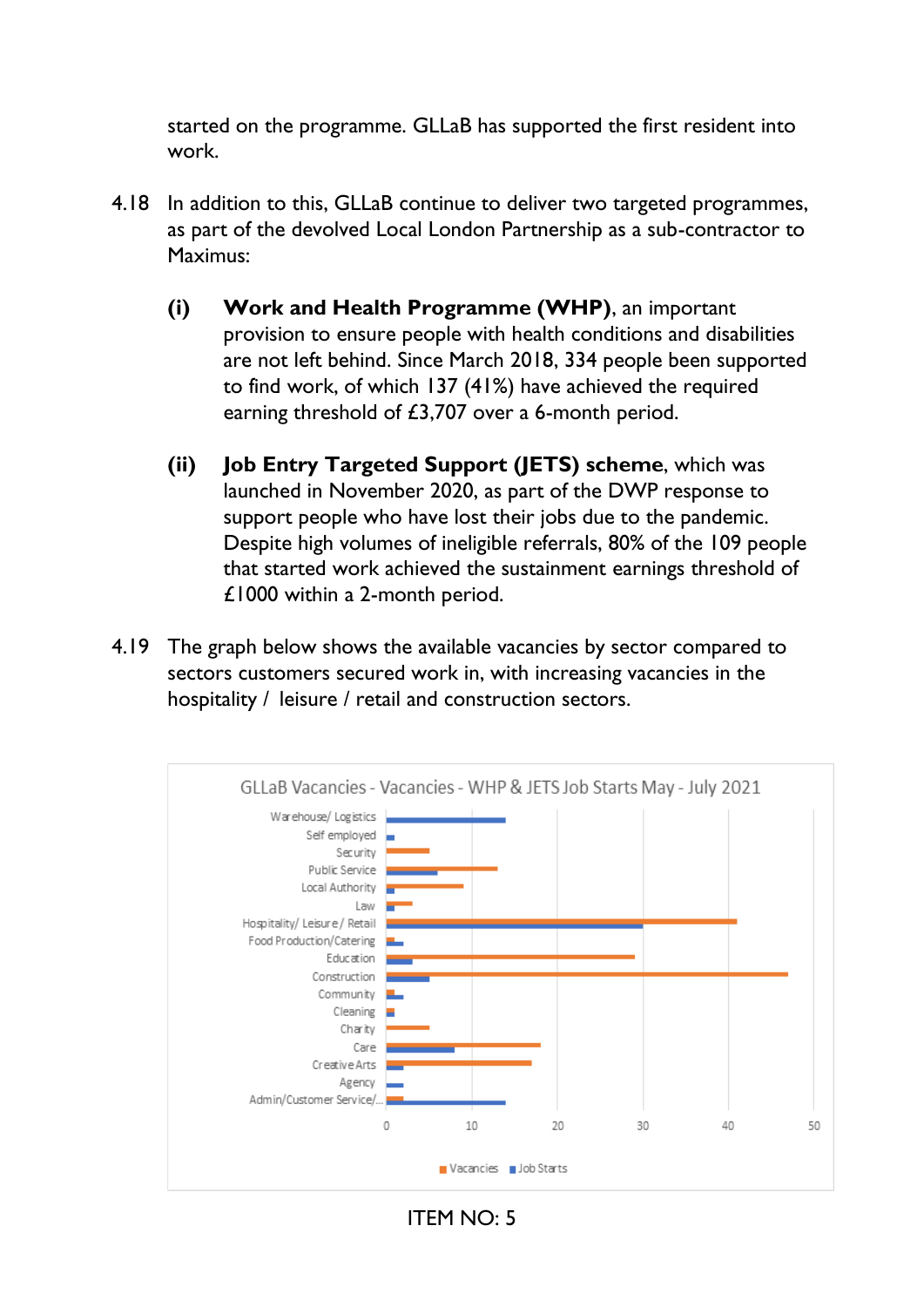- 4.20 **Greenwich Access to Apprenticeships Fund**: Despite challenges posed by Covid-19, we remain committed to supporting employers to create apprenticeships through the 'Greenwich Access to apprenticeship Fund' scheme. The scheme allows us to transfer 25% of the council's unspent levy to non-levy paying businesses, to 100% of apprenticeship learning costs.
- 4.21 Following a successful virtual launch in November 2020, which 60 employers attended, the council went on to identify 26 new apprenticeship opportunities with local SMEs and in the council supply chain. This included standards in Historic Environment Advice Assistant, Digital Marketing, Business Administration and Professional Accounting.
- 4.22 Despite some employers delaying recruitment due to the ongoing uncertainty, the initiative has led to 16 people securing apprenticeships to date.
- 4.23 Further funding for phase 2 has been secured from the council's unspent levy fund to create additional placements over the next 12 months. So far four additional starts have been secured in the following standards:
	- Level 2 Recruitment Coordinator with Famous Recruitment
	- Level 3 Training Assistant with SV Academy
	- Level 3 Finance Assistant with SV Academy
	- Level 3 Letting Admin with Good Neighbours Estate

#### **5. Economic Development Strategy (EDS)**

5.1. Work is underway to refresh and update the draft strategy and in particular to reflect the very different economic conditions as a result of the pandemic as well as set out priorities and actions that create opportunities for people, businesses, places and communities to grow in an inclusive and sustainable way. This is an emerging piece of work and will include a clear focus on Greening the Greenwich Economy, with actions to deliver on the council's Carbon Neutral plan and Community Wealth building agenda. The refresh strategy will also consider how the strategy should align the local economic recovery priorities with those set out by the nine recovery missions developed by the Mayor's London Recovery Board which include: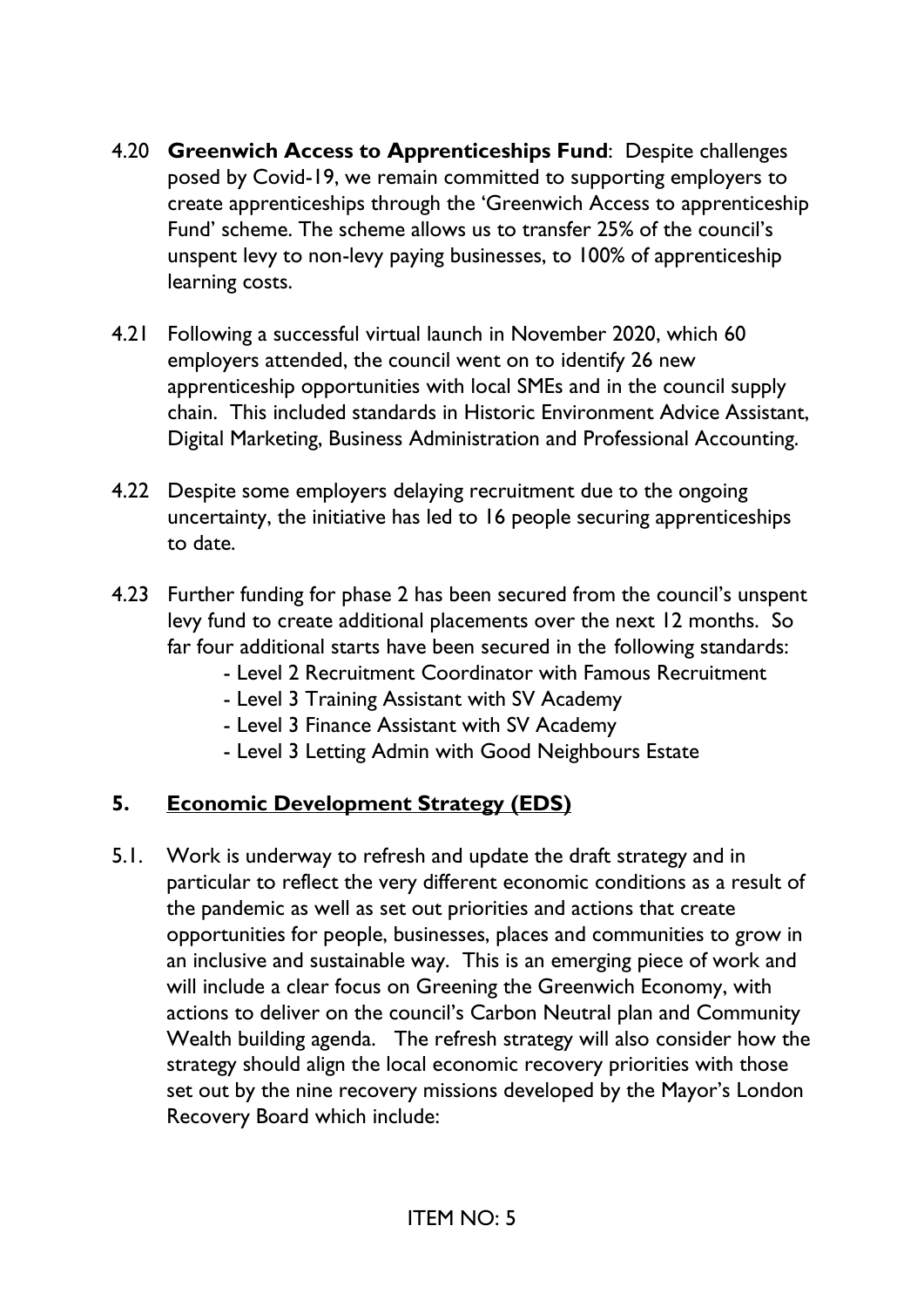- **A Green New Deal** Tackle the climate and ecological emergencies and improve air quality by doubling the size of London's green economy by 2030 to accelerate job creation for all.
- **A Robust Safety Net** By 2025, every Londoner is able to access the support they need to prevent financial hardship.
- **High Streets for All** Deliver enhanced public spaces and exciting new uses for underused high street buildings in every Borough by 2025, working with London's diverse communities.
- **Helping Londoners into Good Work** Support Londoners into good jobs with a focus on sectors key to London's recovery. • Mental Health and Wellbeing - By 2025 London will have a quarter of a million wellbeing ambassadors, supporting Londoners where they live, work and play.

## **6. Covid-19 Support to Businesses and Grants**

- 6.1. The administration of the COVID-19 Business grant schemes falls across two portfolio areas, generally split between schemes for business rated premises and discretionary funding, largely for businesses who do not pay business rates.
- 6.2. The primary purpose of all schemes is to support businesses that are required to close as part of the government's restrictions or businesses that can remain open, but trade has been significantly impacted by the Coronavirus pandemic.
- 6.3. Business Rated Schemes:
	- Local Restrictions Support Grant (Closed)
	- Local Restrictions Support Grant (Addendum)
	- Local Restrictions Support Grant (Sector)
	- Christmas Support
- 6.4. Discretionary Grant Schemes Restart Scheme
	- Local Restrictions Support Grant (Open)
	- Additional Restrictions Grant (ARG)
	- ARG Top Up
	- Hospitality Recovery Grant Scheme
	- Sector Recovery Grant Scheme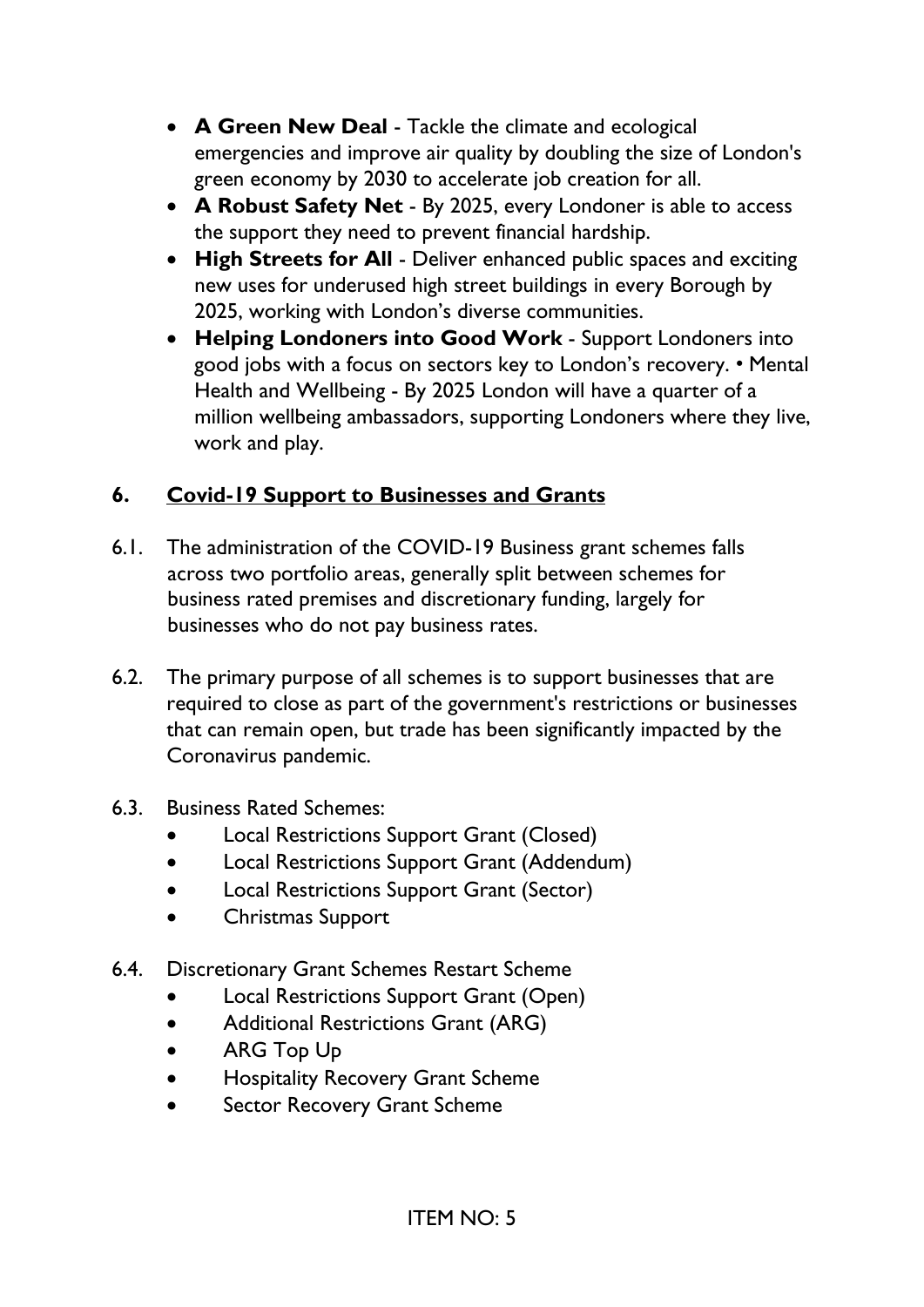| 6.5. The table below provides a breakdown of grants. |  |  |
|------------------------------------------------------|--|--|
|                                                      |  |  |

| <b>Name of Grant</b>                                                       | <b>Application</b><br>s received | No of<br><b>Grants</b><br>Paid | <b>Grants Paid</b><br>$(f)$ | <b>Budget</b> | Total<br><b>Budget</b> | <b>Balance</b> |
|----------------------------------------------------------------------------|----------------------------------|--------------------------------|-----------------------------|---------------|------------------------|----------------|
| <b>Local Restrictions</b><br><b>Support Grant</b><br>(Open)                | 0                                | 522                            | 591,255                     | 731,815       | 731,815                | 140,560        |
| <b>Additional</b><br><b>Restrictions Grants</b><br>(ARG)                   | 1,605                            | 2,213                          | 3,828,942                   |               | 5,758,840              | $-9,432$       |
| <b>Additional</b><br><b>Restrictions Grants</b><br>(ARG) Top Up<br>payment | 0                                | 605                            | 2,557,804                   |               | 2,557,804              |                |
| Hospitality<br><b>Recovery Grant</b><br>(HRG)                              | 402                              | 258                            | 1,012,000                   |               |                        |                |
| <b>Sector Recovery</b><br>Grant (SRG)                                      | 20                               | $\overline{13}$                | 925,000                     |               |                        |                |
| <b>ARG Business</b><br><b>Support (ARGBS)</b>                              |                                  | 4                              | 2,330                       |               |                        |                |
| <b>Totals</b>                                                              | 2,027                            | 3,615                          | 8,917,331                   | 731,815       | 9,048,459              | 131,128        |

- 6.6. **The Local Restrictions Support Grant (Open)** This scheme covers businesses severely impacted rather than closed when the council was placed into Tier 2 restrictions, up to the date national lockdown commenced. (17th October 2020 to 4th November 2020). The Council received a total of £731,815 over two instalments in respect of this scheme, based on the Government estimation of the number of eligible businesses in the borough.
- 6.7. The eligibility criteria set by government were as follows:
	- Grants of up to £934 per 28-day period for businesses occupying premises with a rateable value of exactly £15,000 or under on the date of the commencement of the local restrictions.
	- Grants of up to  $£1,400$  per 28-day period for businesses occupying premises with a rateable value over £15,000 and less than £51,000 on the date of the commencement of the local restrictions.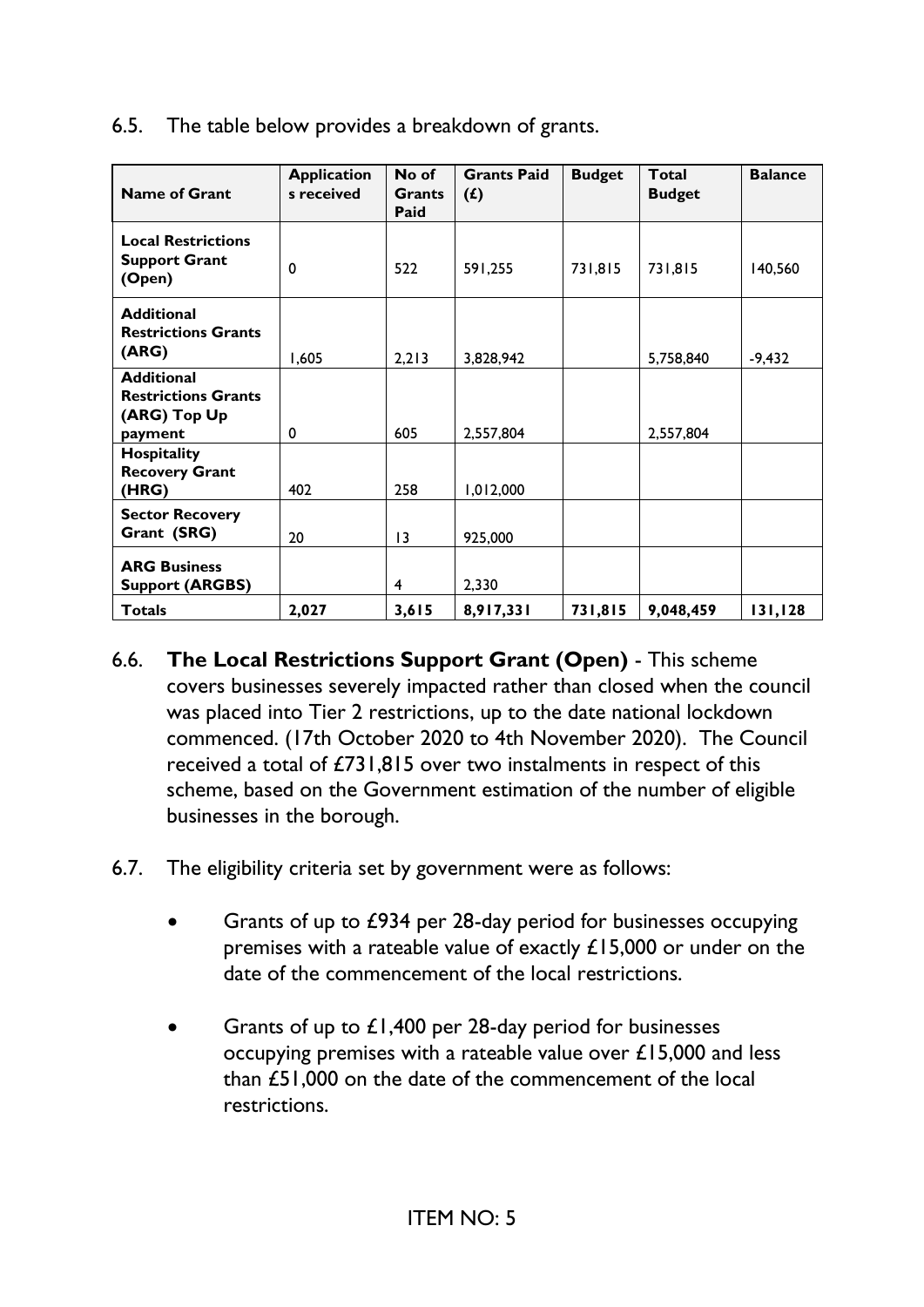- Grants of up to £2,100 per 28-day period for businesses occupying premises with a rateable value of exactly £51,000 or above on the date of the commencement of the local restrictions.
- 6.8. In April 2021the government introduced a deadline of 30th June 2020 by which the grants funding had to be spent across a number of the schemes: In total, 522 grants were paid out totalling £591,255.00. The £140,560 unallocated funding will be returned to the government. This was due to the over estimation of the number of the eligible businesses and a nationally reported issue.
- 6.9. **The Additional Restriction Grant ARG:** The Additional Restrictions Grants (ARG) scheme which was launched by central government on the 31st of October 2020.
- 6.10. Funding has been given to local authorities to help businesses outside the business rates system, which have been effectively forced to close. The fund also supports businesses which, while not legally forced to closed, are nonetheless severely impacted by the restrictions put in place to control the spread of Covid-19. For example, businesses which supply the retail, hospitality, and leisure sectors and businesses in the events sector.
- 6.11. In addition to taking applications from businesses that had been adversely impacted by government restrictions, the council has devised schemes to support those sectors that were most adversely impacted.
- 6.12. The ARG budget is £5,758,840 and this has been split against three main headings which are as follows:
	- **Hospitality Recovery Grant (HRG)** supports businesses operating within the hospitality sector that have been significantly affected by the national lockdown and Local Tier 2/3/4 restrictions. The grant is intended to help meet existing fixed costs such as rent and business rates as well as any costs associated with the safe reopening of the business. This is supplemented by the Restart grants which businesses were eligible to receive from April 2021. The council secured £10.7m in Restart Funding to support hospitality and retail businesses.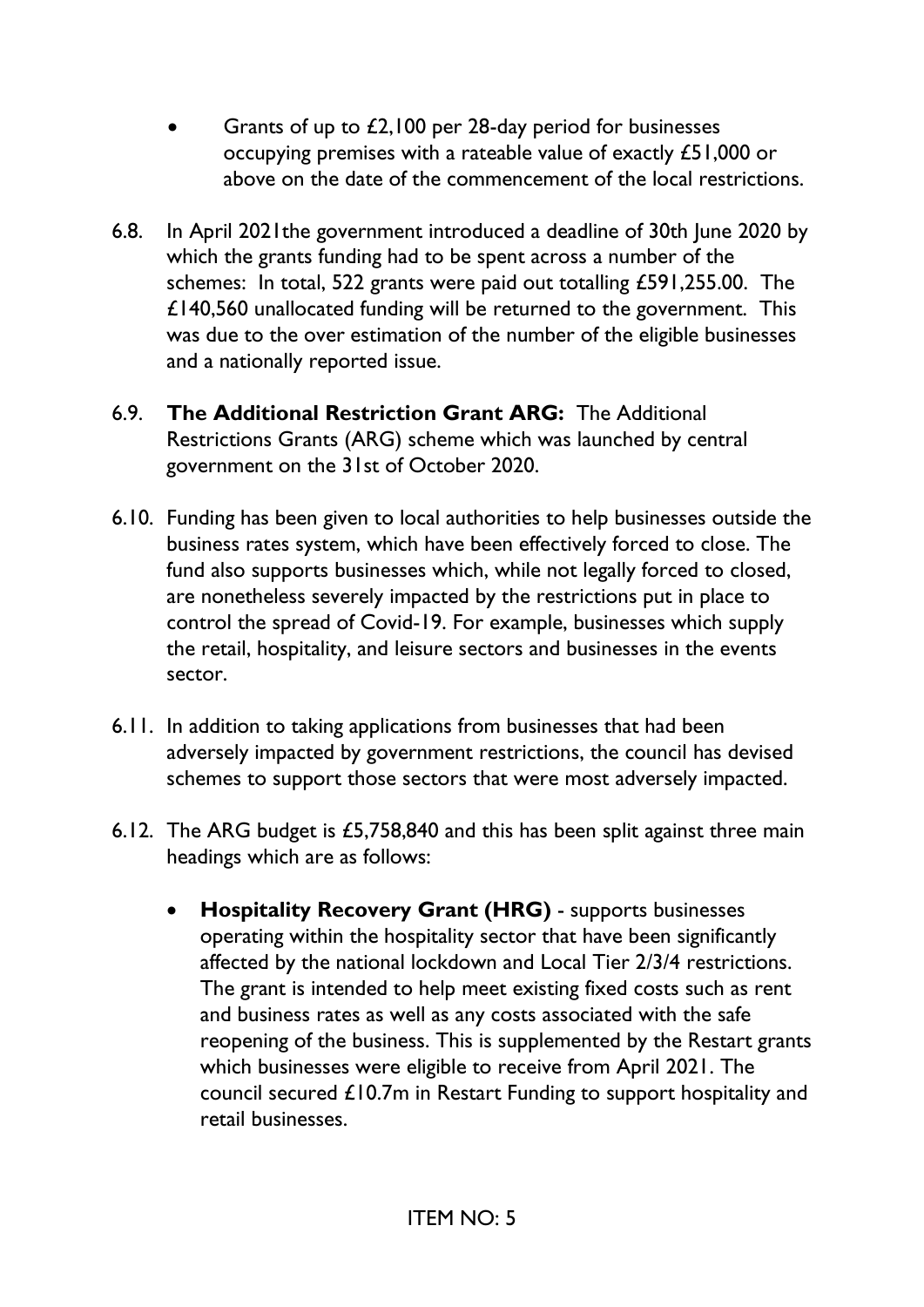- The **Sector Recovery Grant (SRG)** scheme provides grants of up to £75,000 to businesses providing support to other businesses or groups representing key sectors or areas in the Royal Borough of Greenwich economy.
- **ARG Business Support**. This relates to general business support that benefits more than one business e.g. Street Eats, the council's pop-ups which provide further outside seating areas for customers of participating venues in the vicinity to support local pubs, restaurants and cafés as they start to reopen by maximising outdoor space throughout the summer.
- 6.13. All the above grants to support business in the hospitality scheme and ongoing support to businesses in greatest need, resulted in the full £8.9M allocation being spent by June 2021. A total of 3,093 business in relation to ARG the split can be found in the table above.
- 6.14. The table above shows the number of grants that have been paid against each of the items specified above. In order to access additional ARG funding of £1.8m the council had to demonstrate that all the ARG allocation had been spent – hence the overspend of £9,432.

#### **7. Business Support**

- 7.1. The council has secured a range of funding to deliver business support programmes targeted at start-ups, businesses trading for more than a year and businesses seeking to grow and secure new markets. In summary:
- 7.2. **Pavement Licences** through the Business and planning Act 2020 introduced a temporary fast-track process for businesses to obtain permission, in the form of a "pavement licence", and waived the cost of pavement licenses to September 2021 - so that as many hospitality businesses can re-open as possible. To date 51 applications have been made and 31 Licences have been issued.
- 7.3. **The E-Business programme** was introduced in 2014 and has run for two phases, both funded by the council and contracted to South East Enterprise to deliver, with a third phase commencing in September managed by Local London and funded by Strategic Investment Pot (SIP). Both phases 1 & 2 set out to support existing businesses to improve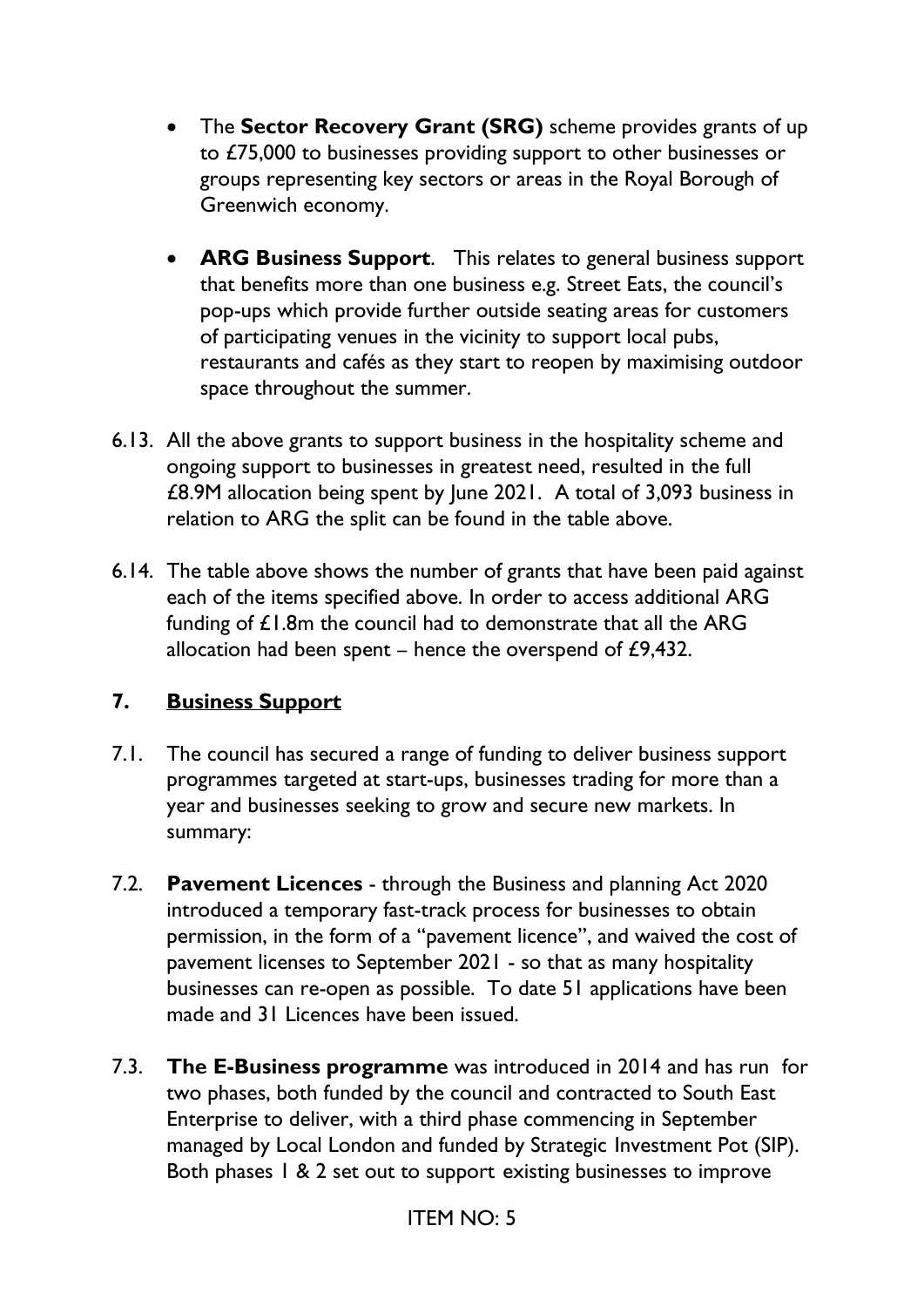their knowledge, skills and application of digital businesses tools. Phase 1 successfully met all the objectives set and was completed in 2017.

- 7.4. Phase 2 started in January 2018 and was extended to May 2021, for five months, to cover the gap in service provision before Phase 3 commenced. All the Phase 2 targets were exceeded; 619 business supported, 155% of target; 1089 personal training days delivered, 128% of target; and 1068 consultancy days provided. Both the extension of Phase 2 and the new Phase 3 is funded from Local London Strategic Investment Pot (SIP).
- 7.5. **The Local London E-Business Support Programme**: the new £5m E-Business Support Programme will help more than 4,500 SMEs in the Local London area, to set up or develop their e-commerce potential, will launch shortly. The 3-year programme is based on the Greenwich E-Business Phase 1 and 2 schemes. South East Enterprise won the tender to deliver the Greenwich and Bexley programmes.
- 7.6. **Fit to Supply** The borough is a partner in the European Regional Development Fund (ERDF) funded project 'Building Legacies' (BL). The Programme launched in April 2017 and will run to December 2021. Over Building Legacies – Phase 1 and Building Legacies – Phase 2 overall cumulative total for contract wins is £1.52 m and incorporates the £900k contract wins secured in Building Legacies Phase 1 and £622k achieved during Building Legacies Phase 2, for Greenwich.

| <b>Supplier Engagement</b>               | <b>Programme Target Actual</b><br>(June 2021) | (June 2021) |
|------------------------------------------|-----------------------------------------------|-------------|
| Value of tenders won                     | $£2.5$ mil                                    | $£3.5$ mil  |
| <b>Business supported (12)</b><br>hours) | 50<br>57 (total contract<br>target)           | 53          |

- 7.7. Buyers formally engaged to-date: Lovells, Wilmott Dixon, Barratt London, Thames Tideway, IKEA, L&Q, University of Greenwich, Vallectric and Mace.
- 7.8. **GLA Business Employment Hub based** in Woolwich Librar**y**. Local businesses can also receive online and face to face support through a number of businesses support programmes delivered through the GLA's London Business Hub. The service is currently focussed on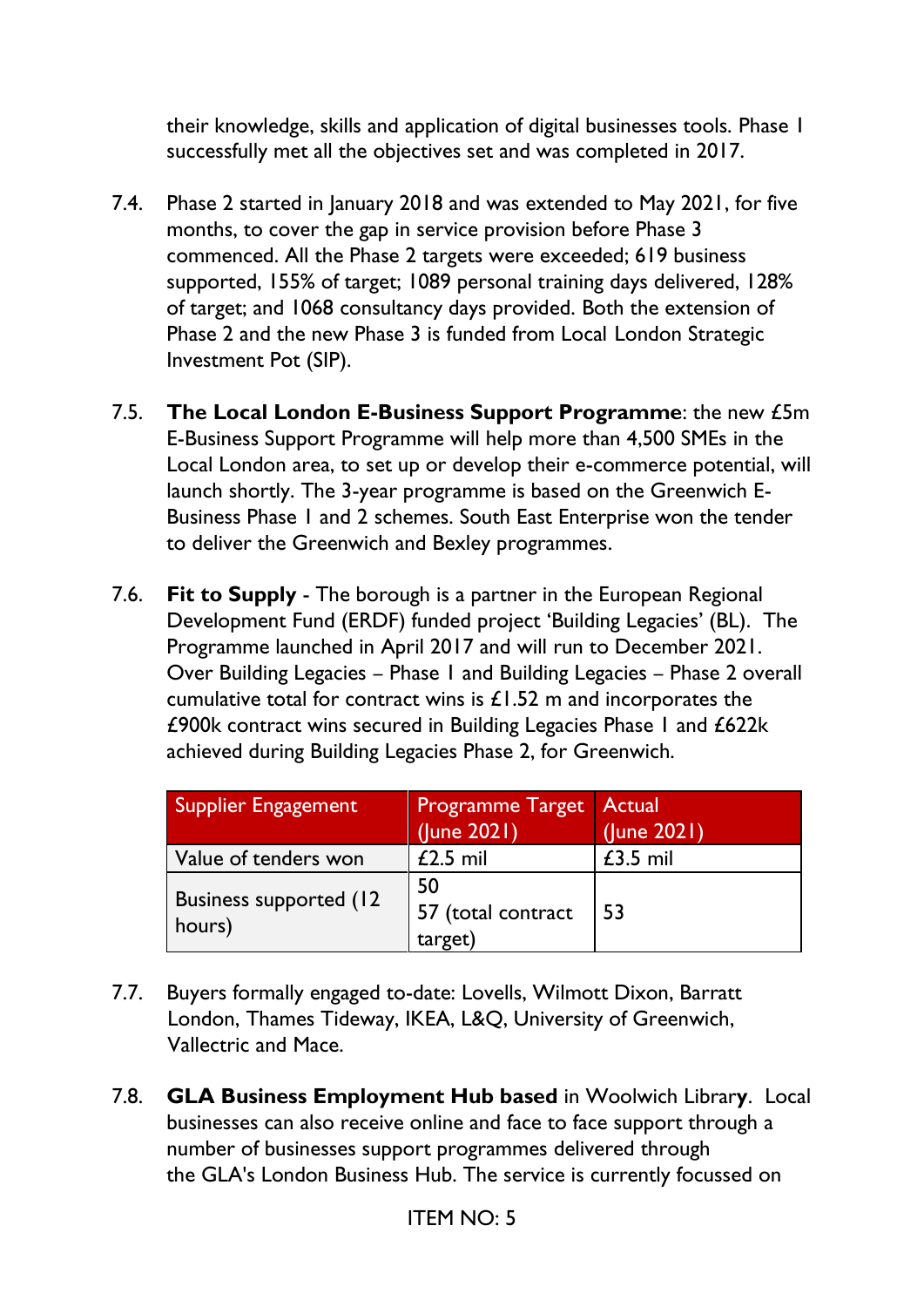helping London businesses through the challenges of the COVID-19 pandemic. Specialist business advisors also provide advice on how to make best use of current UK government Business Support and run a number of workshops/ Webinars on supporting businesses.

- 7.9. **Best of Greenwich Awards 2021** The 4th annual Best of Royal Greenwich Business Awards has been launched. This is being delivered in in association with U+I and supported by the [South East London](https://www.selondonchamber.org/)  [Chamber of Commerce.](https://www.selondonchamber.org/) The aims of the Awards this year is to celebrates and recognise what businesses have achieved over the last 18 months despite the challenges of the pandemic. It also recognises how businesses have adapted and innovated to sustain their business.
- 7.10. All the award categories are open to businesses of all sizes and sectors that are located within the borough. The Awards are free to enter and provide an opportunity for micro and small businesses as well as larger organisations that help drive the local economy to shine a spotlight on their successes and achievements. The award categories seek to showcase businesses from all sectors and industries including retail, hospitality, creative and service industries, tourism and manufacturing. Businesses may nominate themselves for one or more of the individual award categories

| Submissions for @ ပ3/09/21                             |                   |                 |                       |  |
|--------------------------------------------------------|-------------------|-----------------|-----------------------|--|
| <b>Award</b>                                           | $ {\sf Complete}$ | lln<br>progress | Grand<br><b>total</b> |  |
| <b>Food and Hospitality Award</b>                      | 7                 |                 | 34                    |  |
| Greener Greenwich Award                                |                   | 19              | 16                    |  |
| <b>Health and Wellbeing Award</b>                      | 4                 | 19              | 23                    |  |
| <b>Workforce Development Award</b>                     | 7                 |                 | 4                     |  |
| Made in Greenwich Award                                | 25                | ۱9              | 44                    |  |
| Young Entrepreneur Award                               | 6                 | 5               | Н                     |  |
| <b>Tourism and Culture (Visitor</b><br>Recovery) Award | 9                 |                 | 2                     |  |
| High Street Retailer Award                             | $\overline{7}$    | I3              | 30                    |  |
| <b>Innovation Award</b>                                | 12                | $\overline{0}$  | 22                    |  |
| <b>Grand total</b>                                     | $ $  4            | 92              | 206                   |  |

**Submissions for @ 03/09/21**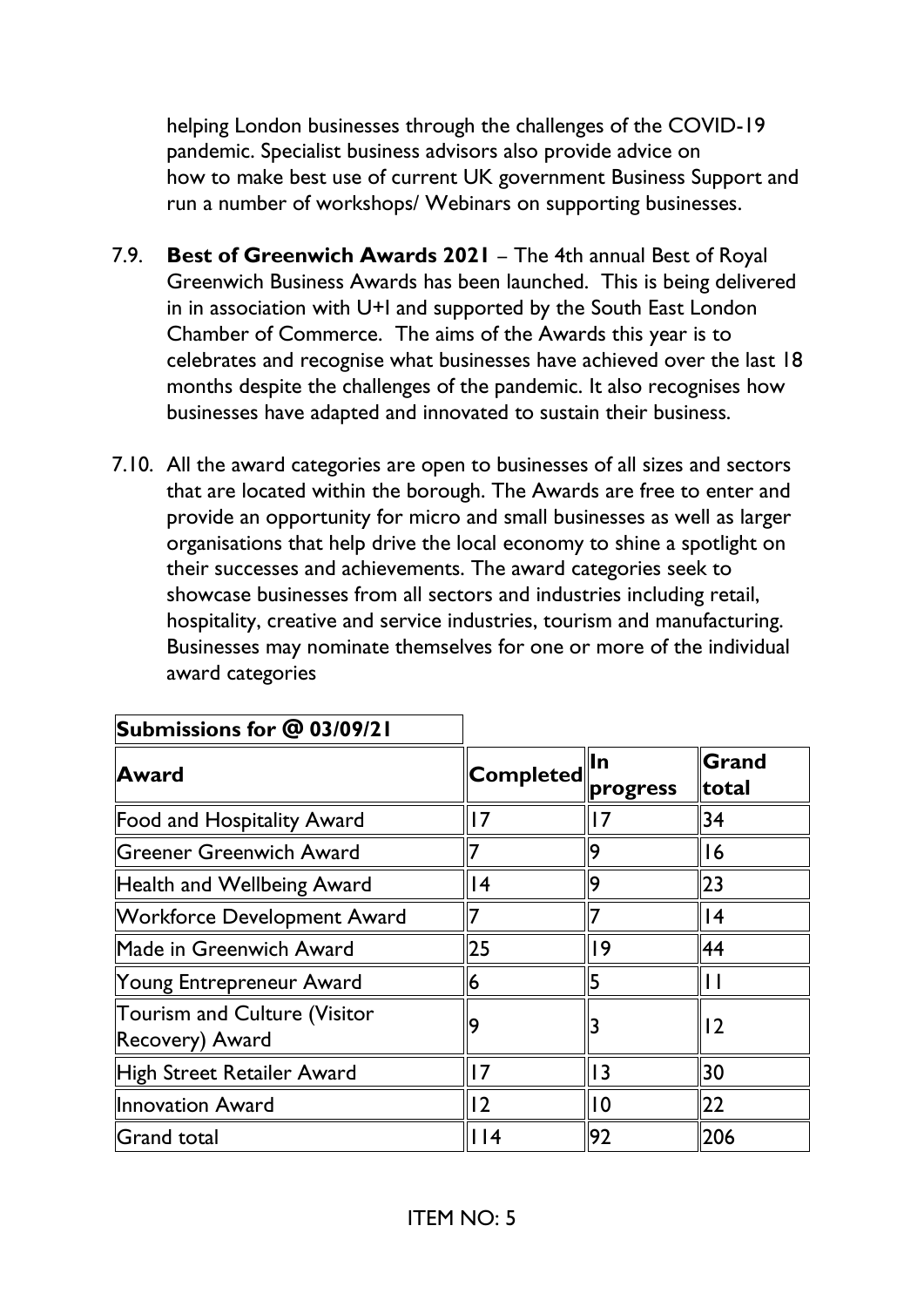#### **8. Town Centres**

- 8.1. Town centre footfall continues to increase across our town centres with the latest footfall summaries below:
- 8.2. **Eltham Town Centre**: at August 2021 footfall was 252,364, this was up 2.1% on previous month (July) and an increase of 12.7 % on August 2020.
- 8.3. **Greenwich Town Centre: at** August 2021 footfall was 662,242, an increase of 10.4% on the previous month and 25.2% on August 2020.
- 8.4. **Woolwich Town Centre:** at August 2021 footfall was 279,359, this is down – 6% compared to July 2021, which was also down on the previous month. However, footfall was up by 28% compared to August 2020.
- 8.5. The year on year monthly figures indicate that for July 2021 on average footfall rose by 38.4.% in London and 31.7% in the UK.
- 8.6. **High Streets for All:** The council submitted an Expression of Interest (EOI) on 17th May 2021 for Greenwich Town Centre. The aim to support recovery of the high street which had been impacted by international tourism and where many of the attraction had reported 90% reduction in visitor numbers.
- 8.7. The key themes include to reactivate the day and develop an evening economy through themed food and craft night markets and cultural activation linked to retail and other offers.
- 8.8. The Council has been awarded £20,000 from the GLA to develop the final bid which will include local engagement, capacity building, and codesign of high street/town centre strategy by 18th October 2021.

#### **High Streets Opening Safely / Welcome Back Fund**

8.9. The Welcome Back Fund aims to allow local authorities to put in place additional measures to create and promote a safe environment for local trade and tourism, particularly in high streets, as businesses fully reopen. The fund can also be used by local authorities to: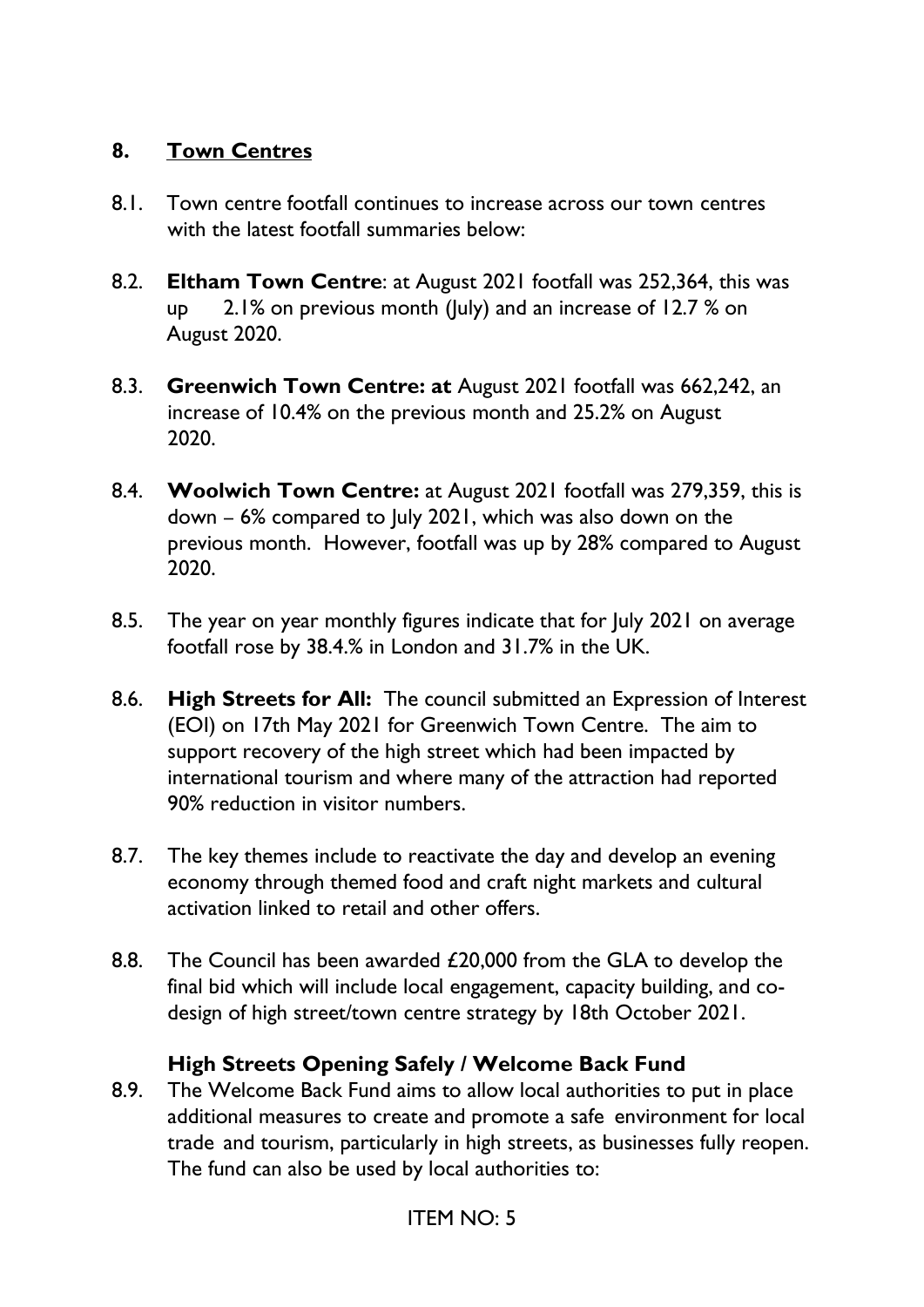- Boost the look and feel of their high streets
- Run publicity campaigns and prepare to hold events
- Install and refresh signage and floor markings to encourage social distancing and safety.
- Improve green spaces on high streets and town centres
- 8.10. **Shop Local** Greenwich One Card. The Council, in partnership with Greenwich Leisure Limited (GLL), has an existing business discount card, which has over 40,000 leisure members;118,500 library members; and nearly 200 offers from local businesses for people who live or work in the borough. We are now building on this work and plan to rebrand and relaunch the Greenwich One Card, with a formal launch in Autumn 2021.
- 8.11. The Shop Local campaign is in response to retailers facing the ongoing challenge of potentially big shifts in consumer buying and spending habits and to encourage residents to shop local to help small / independent businesses and to protect jobs.
- 8.12. **New visitor website**: Work is underway with Visit Greenwich to develop a Visitor-facing website for local people, which seeks to combine Shop Local with Enjoy Local. The new website will be a mobile friendly site designed to support a hyper local experience based on where people are with information on offers nearby e.g. what to do, where to eat, where to visit – to encourage greater dwell time and spend.

#### **9. Available Options**

9.1. Not applicable. The report is for noting only.

#### **10. Preferred Option**

10.1. Not applicable.

#### **11. Reasons for Recommendations**

11.1. Not applicable. The report is for noting only.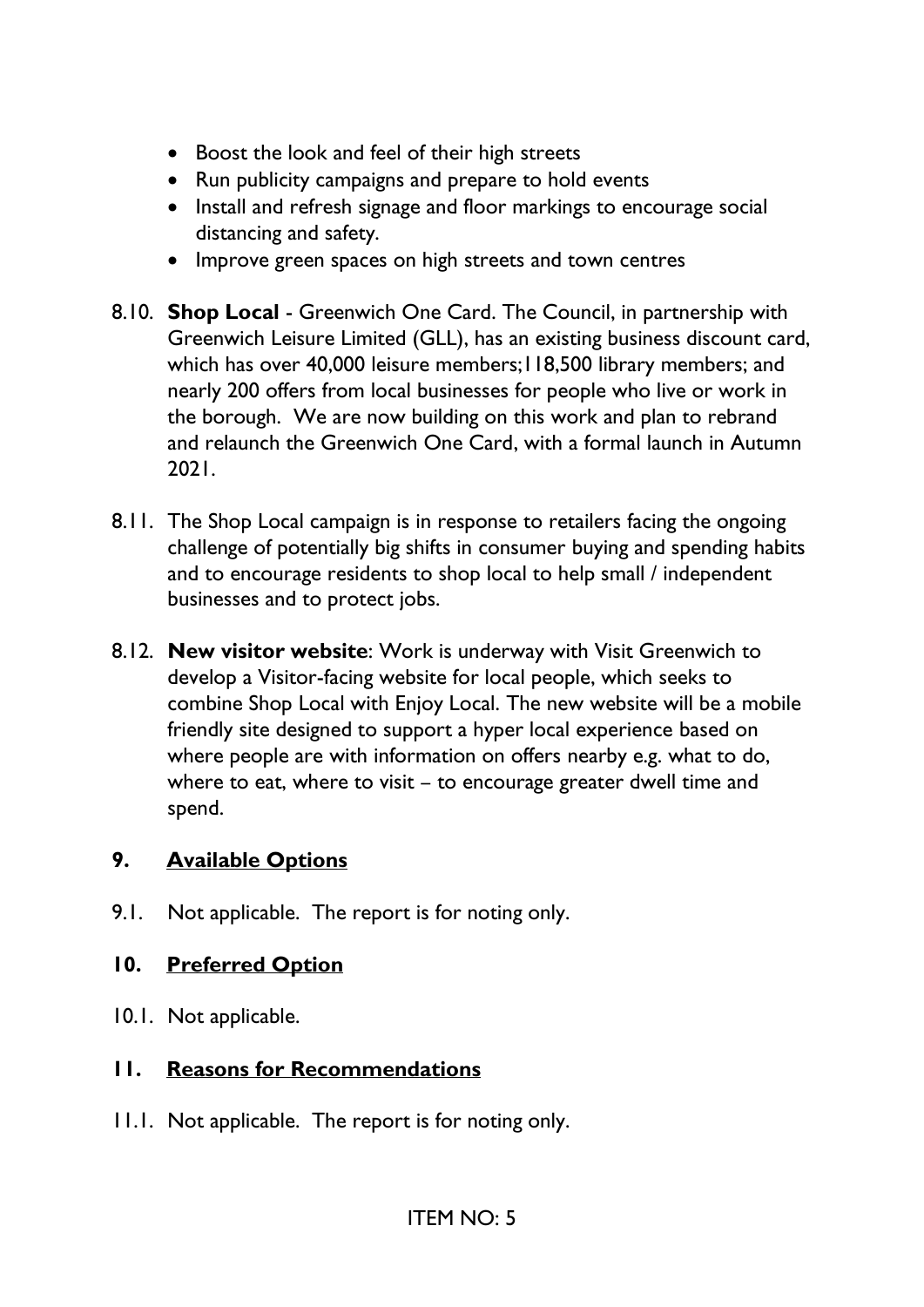## **12. Consultation Results**

12.1. Not applicable

#### **13. Conclusion**

13.1. Good progress has been made in delivery of this portfolio and in securing funding to support the delivery of future phases in the recovery and building resilience in the local economy and supporting residents who have lost their jobs into new employment.

#### **14. Cross-Cutting Issues and Implications**

| <b>Issue</b>                               | <b>Implications</b>                                                                                                                                                                                                                                                                                                                                                                                                                                                                                                                                                                                                                | <b>Sign-off</b>                                                                                  |
|--------------------------------------------|------------------------------------------------------------------------------------------------------------------------------------------------------------------------------------------------------------------------------------------------------------------------------------------------------------------------------------------------------------------------------------------------------------------------------------------------------------------------------------------------------------------------------------------------------------------------------------------------------------------------------------|--------------------------------------------------------------------------------------------------|
| <b>Legal including</b><br>Human Rights Act | The purpose of this report is for the<br>Scrutiny Panel to note the update on<br>the Business and Economic Growth<br>portfolio. It is for noting and<br>discussion only and therefore there<br>are no legal implications arising from<br>the report                                                                                                                                                                                                                                                                                                                                                                                | Davidaire<br>Horsford,<br><b>Assistant Head</b><br>of Legal<br><b>Services</b><br>8/9/2021       |
| <b>Finance and</b><br>other resources      | The report provides an update on<br>the Business and Economic Growth<br>portfolio. This includes highlighting<br>the economic impact of COVID-<br>19. This included the priority of<br>getting grant support out to<br>businesses to help with cash flow and<br>help to protect and safeguard as<br>many jobs in the borough as<br>possible. Since November 2020 circa<br>3,615 grants have been paid out to<br>businesses totalling £8.9M. Section 6<br>sets this out in more detail. The<br>grant funding has been met via<br>various grants streams<br>from Central Government and as<br>such there are no additional financial | <b>Michael Bates</b><br>Assistant<br>Director of<br>Corporate<br>Finance, 7<br>September<br>2021 |